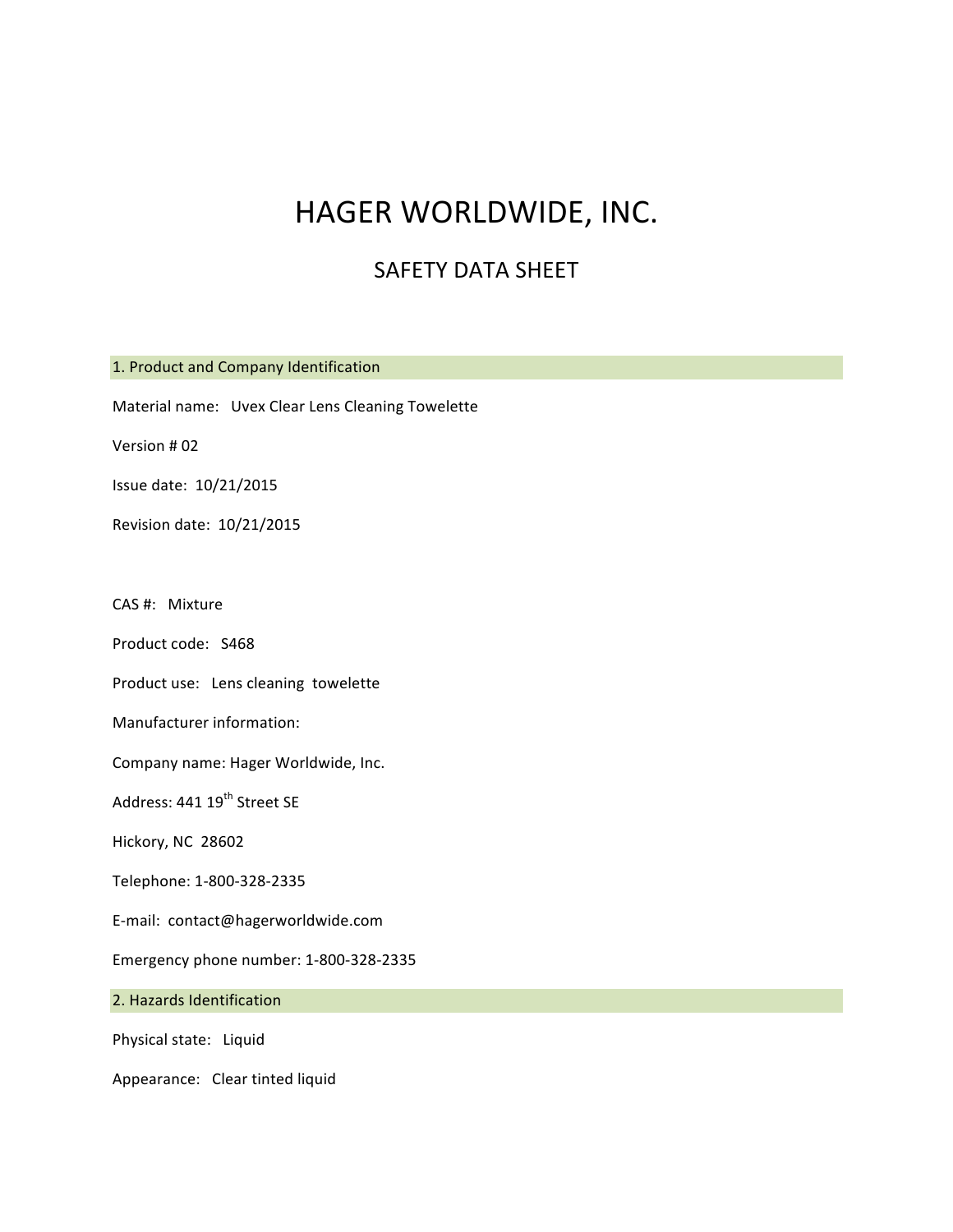Emergency overview: Causes skin and eye irritation.

OSHA regulatory status: This product is hazardous according to OSHA 29 CFR 1910.1200.

Potential health effects:

Eyes: Causes eye irritation.

Skin: Causes skin irritation.

Inhalation: Under normal conditions of intended use, this material is not expected to be an inhalation hazard.

Ingestion: No harmful effects expected in amounts likely to be ingested by accident.

Target organs: Eyes. Skin.

Signs and symptoms: No adverse effects due to eye contact are expected.

Potential environmental effects: The product is not classified as environmentally hazardous. However, this does not exclude the possibility that large or frequent spills can have a harmful or damaging effect on the environment.

| 3. Composition / Information on Ingredients |          |         |
|---------------------------------------------|----------|---------|
| Components                                  | CAS#     | Percent |
| 2-Butoxyethanol                             | 111-76-2 |         |

Composition comments: All concentrations are in percent by weight unless ingredient is a gas. Gas concentrations are in percent by volume.

#### 4. First Aid Measures

First aid procedures:

Eye contact: Any material that contacts the eye should be washed out immediately with water. If easy to do , remove contact lenses. Get medical attention promptly if symptoms occur after washing.

Skin contact: Wash skin with soap and water. Get medical attention promptly if symptoms occur after washing.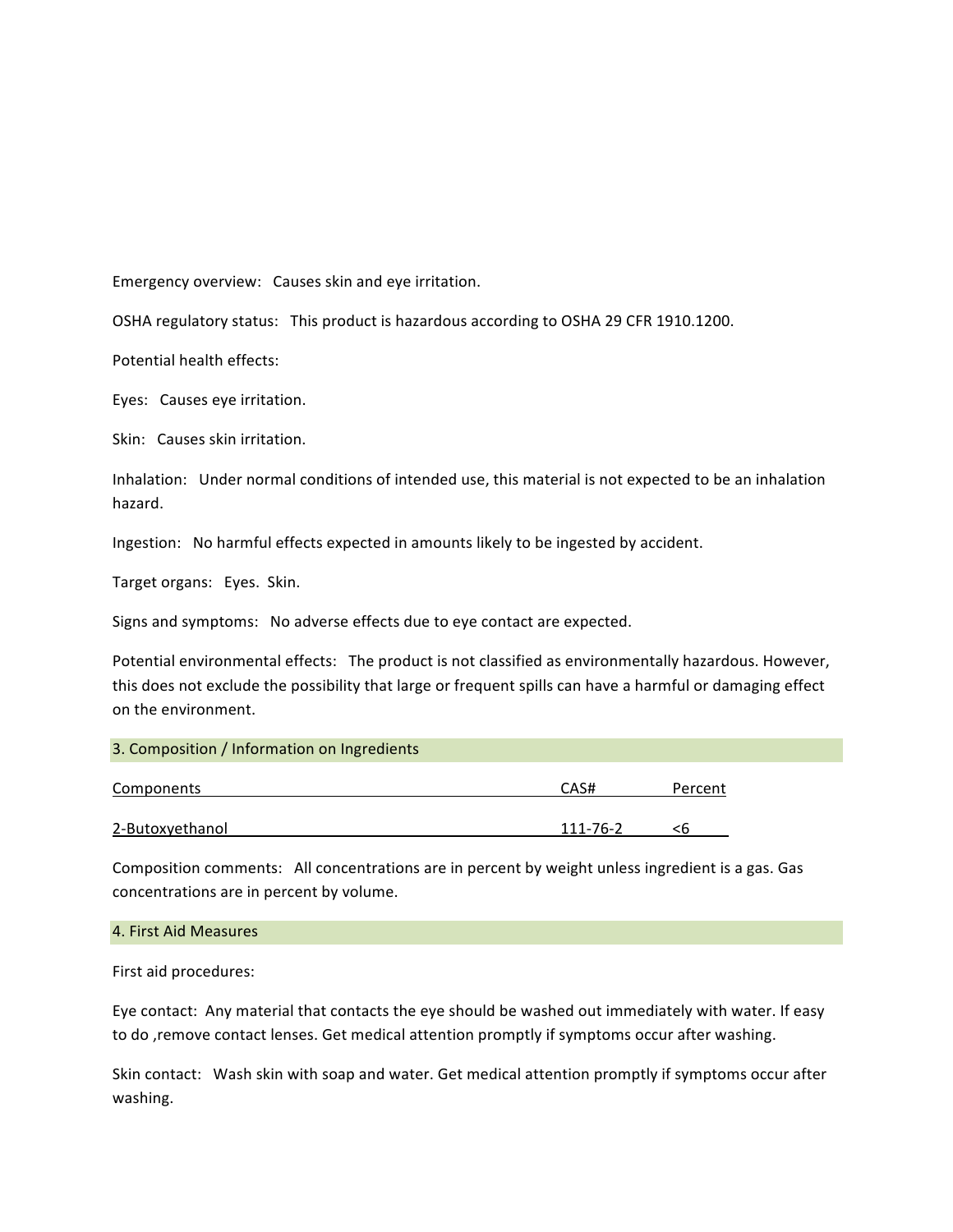Inhalation: If symptomatic, move to fresh air. Get medical attention if symptoms persist.

Ingestion: Seek medical advice.

Notes to physician: Treat symptomatically.

#### 5. Fire Fighting Measures

Flammable properties: No unusual fire or explosion hazards noted.

Extinguishing media:

Suitable extinguishing media: Water. Water fog. Foam. Dry chemical powder. Carbon dioxide (CO2).

Unsuitable extinguishing media: No restrictions known.

Protection of firefighters:

Specific hazards arising from the chemical: None.

Fire fighting equipment/instructions: Self-contained breathing apparatus operated in positive pressure mode and full protective clothing must be worn in case of fire.

Hazardous combustion products: Carbon oxides.

#### 6. Accidental Release Measures

Personal precautions: Wear appropriate personal protective equipment (See Section 8).

Environmental precautions: Avoid discharge into drains, water courses or onto the ground.

Methods for cleaning up: Stop leak if you can do so safely. Absorb spill with appropriate sand, clay or other inert sorbent material, then place in appropriate waste container.

Large Spills: Flush area with water. Treat runoff per applicable environmental regulations pertaining to drains, water courses and ground water, diking if required.

#### 7. Handling and Storage

Handling: Observe good industrial hygiene practices. Avoid inhalation of vapors and contact with skin and eyes.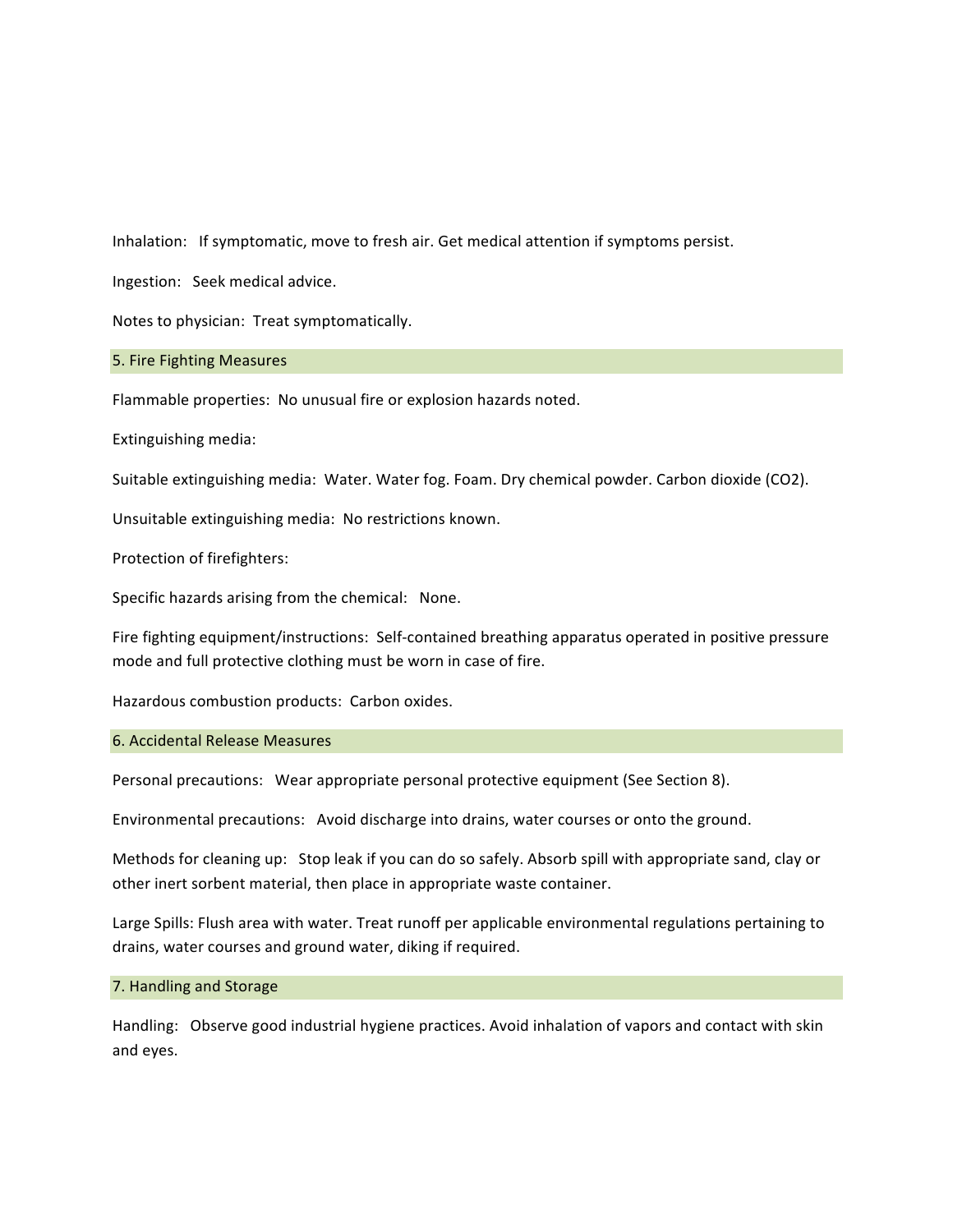Storage: Keep container closed. Store away from incompatible materials. Do not allow material to freeze.

| 8. Exposure Controls / Personal Protection                                                                                                             |                                                                                                                                                                                                                                |                                                                                                                                |
|--------------------------------------------------------------------------------------------------------------------------------------------------------|--------------------------------------------------------------------------------------------------------------------------------------------------------------------------------------------------------------------------------|--------------------------------------------------------------------------------------------------------------------------------|
| Occupational exposure limits:                                                                                                                          |                                                                                                                                                                                                                                |                                                                                                                                |
| US. ACGIH Threshold Limit Values                                                                                                                       |                                                                                                                                                                                                                                |                                                                                                                                |
| Components                                                                                                                                             | Type Type                                                                                                                                                                                                                      | Value                                                                                                                          |
| 2-Butoxyethanol (CAS 111-76-2)                                                                                                                         | TWA                                                                                                                                                                                                                            | $20$ ppm                                                                                                                       |
| US. OSHA Table Z-1 Limits for Air Contaminants (29 CFR 1910.1000)                                                                                      |                                                                                                                                                                                                                                |                                                                                                                                |
| <b>Components</b>                                                                                                                                      | Type                                                                                                                                                                                                                           | Value                                                                                                                          |
| 2- Butoxyethanol (CAS 111-76-2)                                                                                                                        | PEL                                                                                                                                                                                                                            | 240 mg/m3                                                                                                                      |
|                                                                                                                                                        |                                                                                                                                                                                                                                | 50 ppm                                                                                                                         |
| Canada. Alberta OELs (Occupational Health & Safety Code, Schedule 1, Table 2)                                                                          |                                                                                                                                                                                                                                |                                                                                                                                |
| Components                                                                                                                                             | Type                                                                                                                                                                                                                           | Value                                                                                                                          |
| 2-Butoxyethanol (CAS 111-76-2)                                                                                                                         | <b>TWA</b>                                                                                                                                                                                                                     | 97 mg/m3                                                                                                                       |
|                                                                                                                                                        |                                                                                                                                                                                                                                | $20$ ppm                                                                                                                       |
| Canada. British Columbia OELs. (Occupational Exposure Limits for Chemical Substances, Occupational<br>Health and Safety Regulation 296/97, as amended) |                                                                                                                                                                                                                                |                                                                                                                                |
| Components                                                                                                                                             | Type the contract of the contract of the contract of the contract of the contract of the contract of the contract of the contract of the contract of the contract of the contract of the contract of the contract of the contr | Value                                                                                                                          |
| 2-Butoxyethanol (CAS 111-76-2)                                                                                                                         | TWA                                                                                                                                                                                                                            | 20 ppm<br><u> 1980 - Johann Barbara, politik eta politik eta politik eta politik eta politik eta politik eta politik eta p</u> |
| Canada. Ontario OELs. (Control of Exposure to Biological or Chemical Agents)                                                                           |                                                                                                                                                                                                                                |                                                                                                                                |
| Components                                                                                                                                             | <b>Type</b>                                                                                                                                                                                                                    | Value                                                                                                                          |
| 2-Butoxyethanol (CAS 111-76-2)                                                                                                                         | TWA                                                                                                                                                                                                                            | $20$ ppm                                                                                                                       |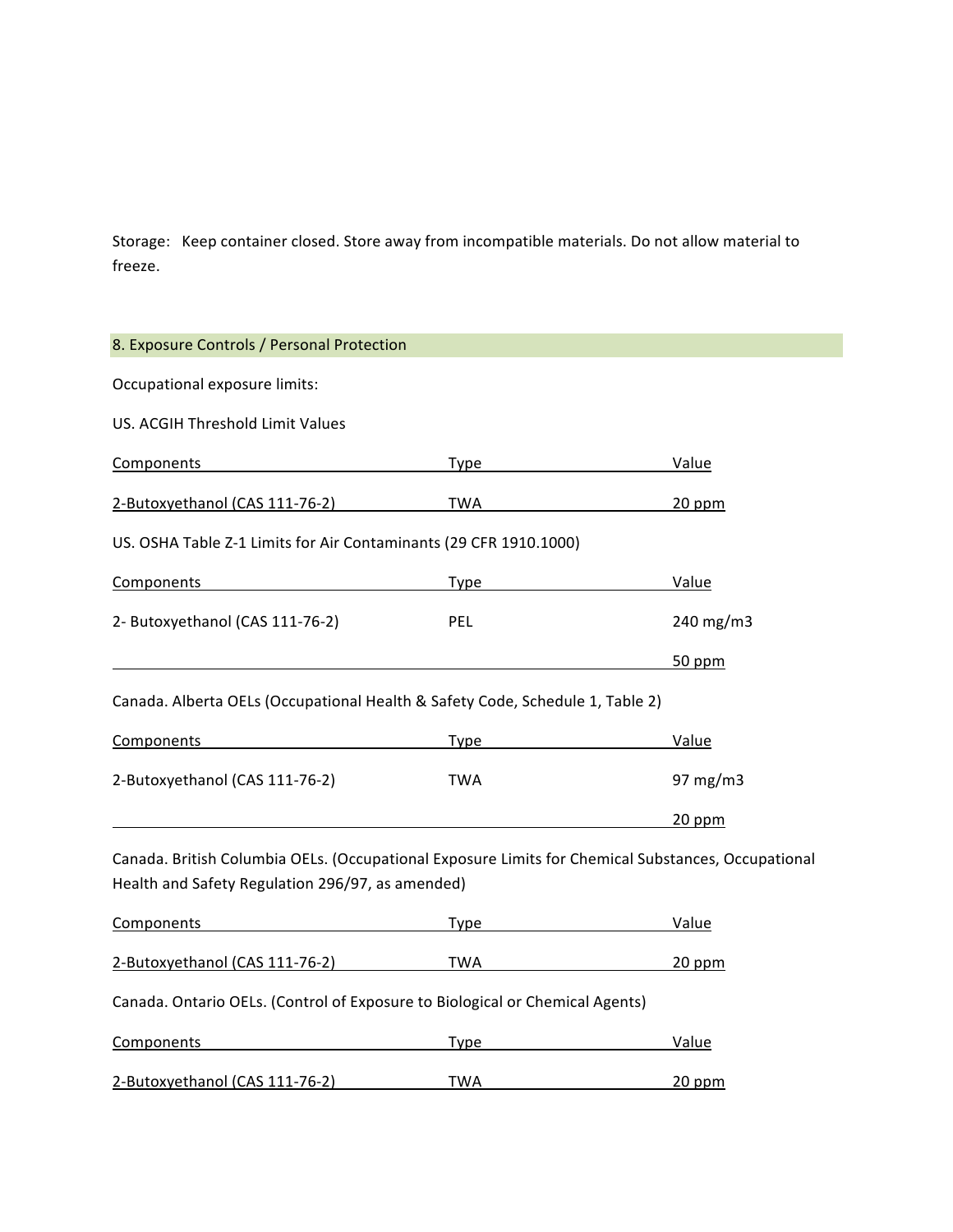| Components                                 | Type        | Value       |
|--------------------------------------------|-------------|-------------|
| 2-Butoxyethanol (CAS 111-76-2)             | TWA         | 97 $mg/m3$  |
|                                            |             | $20$ ppm    |
| Mexico. Occupational Exposure Limit Values |             |             |
| Components                                 | <b>Type</b> | Value       |
| 2-Butoxyethanol (CAS 111-76-2)             | <b>STEL</b> | 360 mg/m3   |
|                                            |             | 75 ppm      |
|                                            | <b>TWA</b>  | 120 $mg/m3$ |
|                                            |             | $26$ ppm    |

Canada. Quebec OELs. (Ministry of Labor - Regulation Respecting the Quality of the Work Environment)

Exposure guidelines

Mexico OELs: Skin designation

2-Butoxyethanol (CAS 111-76-2) Can be absorbed through the skin.

US - California OELs: Skin designation

2-Butoxyethanol (CAS 111-76-2) Can be absorbed through the skin.

US - Tennessee OELs: Skin designation

2-Butoxyethanol (CAS 111-76-2) Can be absorbed through the skin.

US. NIOSH: Pocket Guide to Chemical Hazards

2-Butoxyethanol (CAS 111-76-2) Can be absorbed through the skin.

US. OSHA Table Z-1-A (29 CFR 1910.1000)

2-Butoxyethanol (CAS 111-76-2) Can be absorbed through the skin.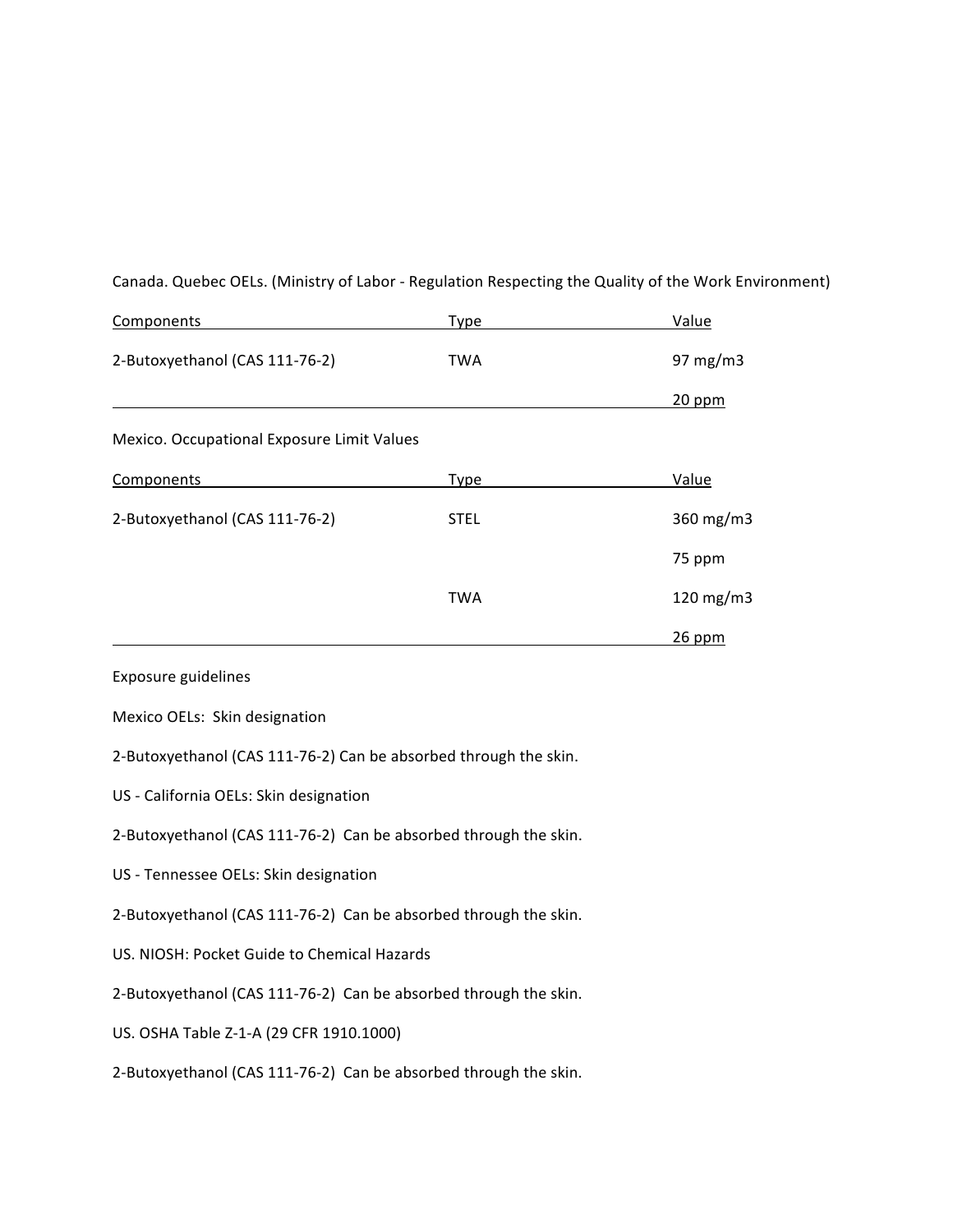Engineering controls: Ensure adequate ventilation, especially in confined areas.

Personal protective equipment:

Eye / face protection: Risk of splashes: Wear safety glasses with side shields (or goggles).

Skin protection: Wear chemical-resistant gloves, footwear and protective clothing appropriate for risk of exposure. Contact glove manufacturer for specific information.

Respiratory protection: Use suitable protective equipment.

General hygiene considerations:

Always observe good personal hygiene measures, such as washing after handling the material

and before eating, drinking, and/or smoking. Routinely wash work clothing and protective

equipment to remove contaminants.

9. Physical & Chemical Properties

Appearance: Clear tinted liquid.

Physical state: Liquid.

Form: Liquid.

Color: Clear tinted.

Odor: Slight odor.

Odor threshold: Not available.

pH: Not available.

Vapor pressure: 22 mm Hg (20°C/68°F)

Vapor density: Not available.

Boiling point 212 °F (100 °C)

Melting point/Freezing point: Not available.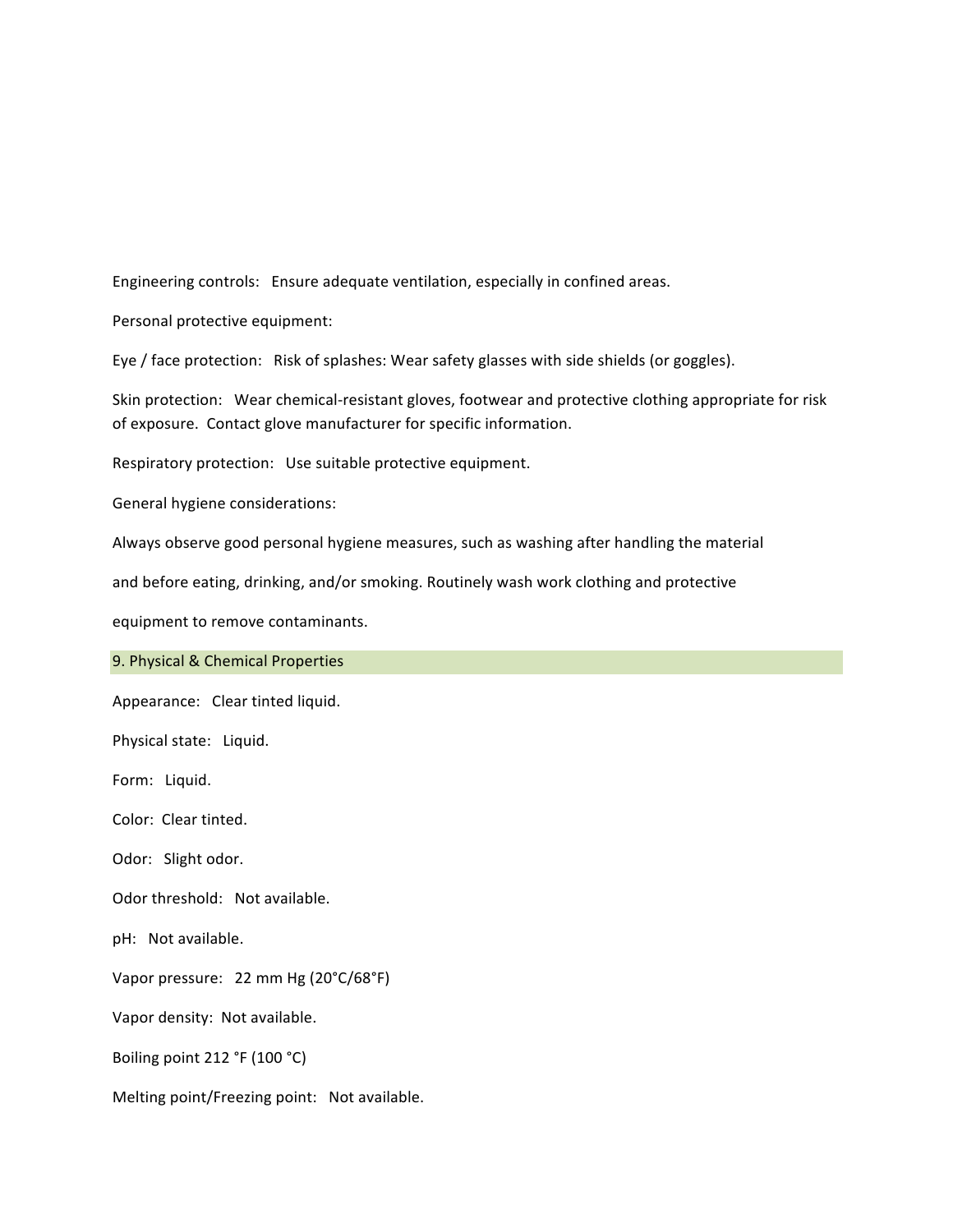Solubility (water): Completely soluble in water.

Specific gravity: 0.98

Flash point:  $> 212.0 °F$  ( $> 100.0 °C$ )

Flammability limits in air, upper, % by volume: Not available.

Flammability limits in air, lower, % by volume: Not available.

Auto-ignition temperature: Not available.

Evaporation rate:  $\langle 1 \rangle$  (Butyl acetate=1)

10. Chemical Stability & Reactivity Information

Chemical stability: Material is stable under normal conditions.

Conditions to avoid : Contact with incompatible materials. Freezing. Elevated temperatures.

Incompatible materials: Strong oxidizers, strong acids, and strong bases.

Hazardous decomposition products: No hazardous decomposition products are known.

Possibility of hazardous reactions: Hazardous polymerization does not occur.

# 11. Toxicological Information Toxicological data **Components** Components Species Test Results 2-Butoxyethanol (CAS 111-76-2) Acute Dermal LD50 Rabbit 400 mg/kg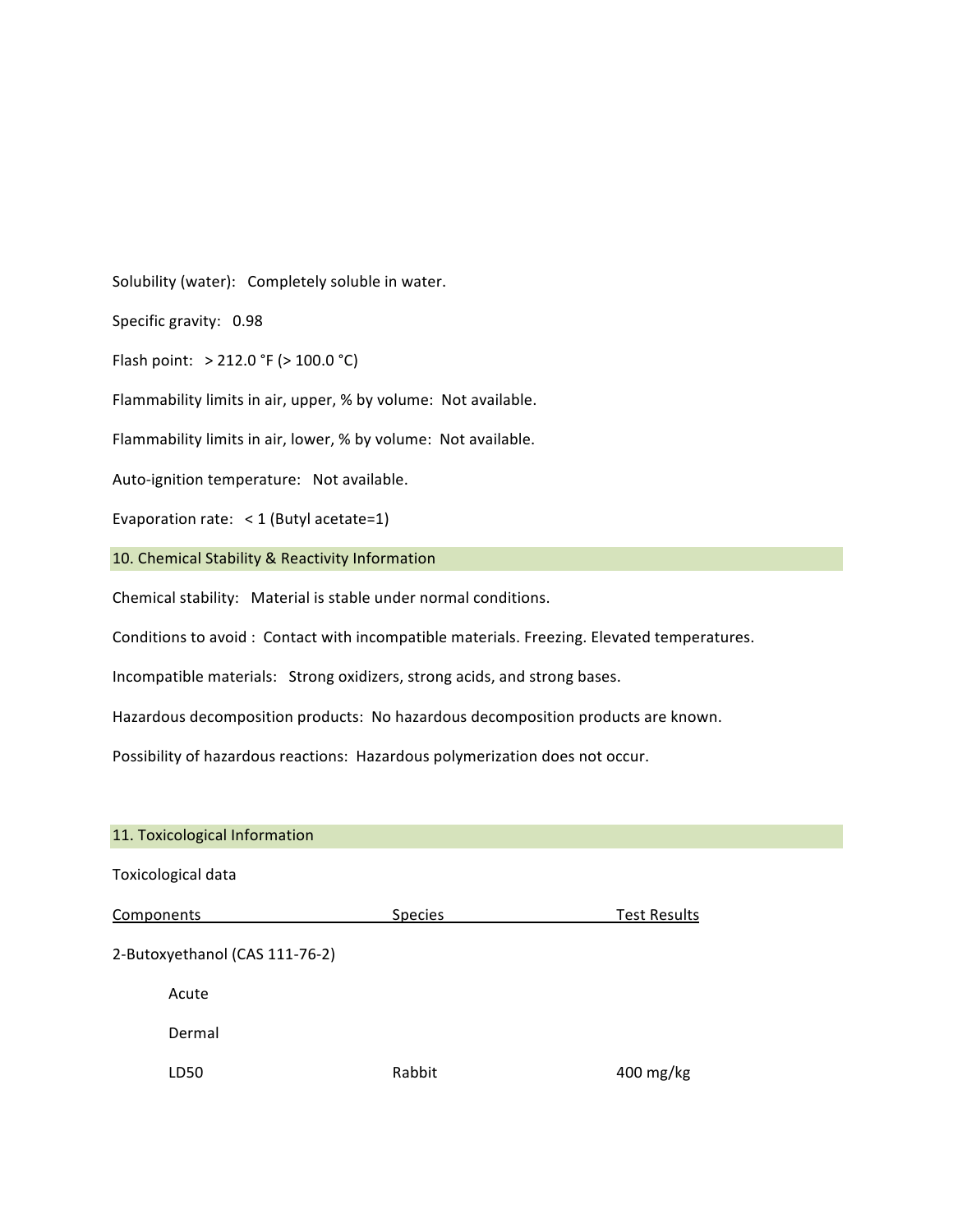| Inhalation                 |                                                                                          |                                                  |                                                                                                  |
|----------------------------|------------------------------------------------------------------------------------------|--------------------------------------------------|--------------------------------------------------------------------------------------------------|
| <b>LC50</b>                | Rat                                                                                      |                                                  | 450 mg/l, 4 Hours                                                                                |
|                            |                                                                                          |                                                  |                                                                                                  |
| Oral                       |                                                                                          |                                                  |                                                                                                  |
| LD50                       | Rat                                                                                      |                                                  | 560 mg/kg                                                                                        |
|                            |                                                                                          |                                                  |                                                                                                  |
| Sensitization              | Not a skin or respiratory sensitizer.                                                    |                                                  |                                                                                                  |
| <b>Acute Effects</b>       | Causes skin and eye irritation.                                                          |                                                  |                                                                                                  |
| Local effects              |                                                                                          | Prolonged contact may cause dryness of the skin. |                                                                                                  |
| Chronic effects            | Not classified.                                                                          |                                                  |                                                                                                  |
| Carcinogenicity            | Not classified.                                                                          |                                                  |                                                                                                  |
| <b>ACGIH Carcinogens</b>   |                                                                                          |                                                  |                                                                                                  |
|                            | 2-Butoxyethanol (CAS 111-76-2)                                                           | revelance to humans.                             | A3 Confirmed animal carcinogen with unknown                                                      |
|                            | IARC Monographs. Overall Evaluation of Carcinogenicity<br>2-Butoxyethanol (CAS 111-76-2) |                                                  | 3 Not classifiable as to carcinogenicity to humans.                                              |
| Symptoms and target organs | Causes skin and eye irritation.                                                          |                                                  |                                                                                                  |
| 12. Ecological Information |                                                                                          |                                                  |                                                                                                  |
|                            |                                                                                          |                                                  | Ecotoxicity: The product is not classified as environmentally hazardous. However, this does not  |
|                            |                                                                                          |                                                  | exclude the possibility that large or frequent spills can have a harmful or damaging             |
|                            | effect on the environment.                                                               |                                                  |                                                                                                  |
|                            | handling or disposal.                                                                    |                                                  | Environmental effects: An environmental hazard cannot be excluded in the event of unprofessional |

Persistence and degradability: No data available.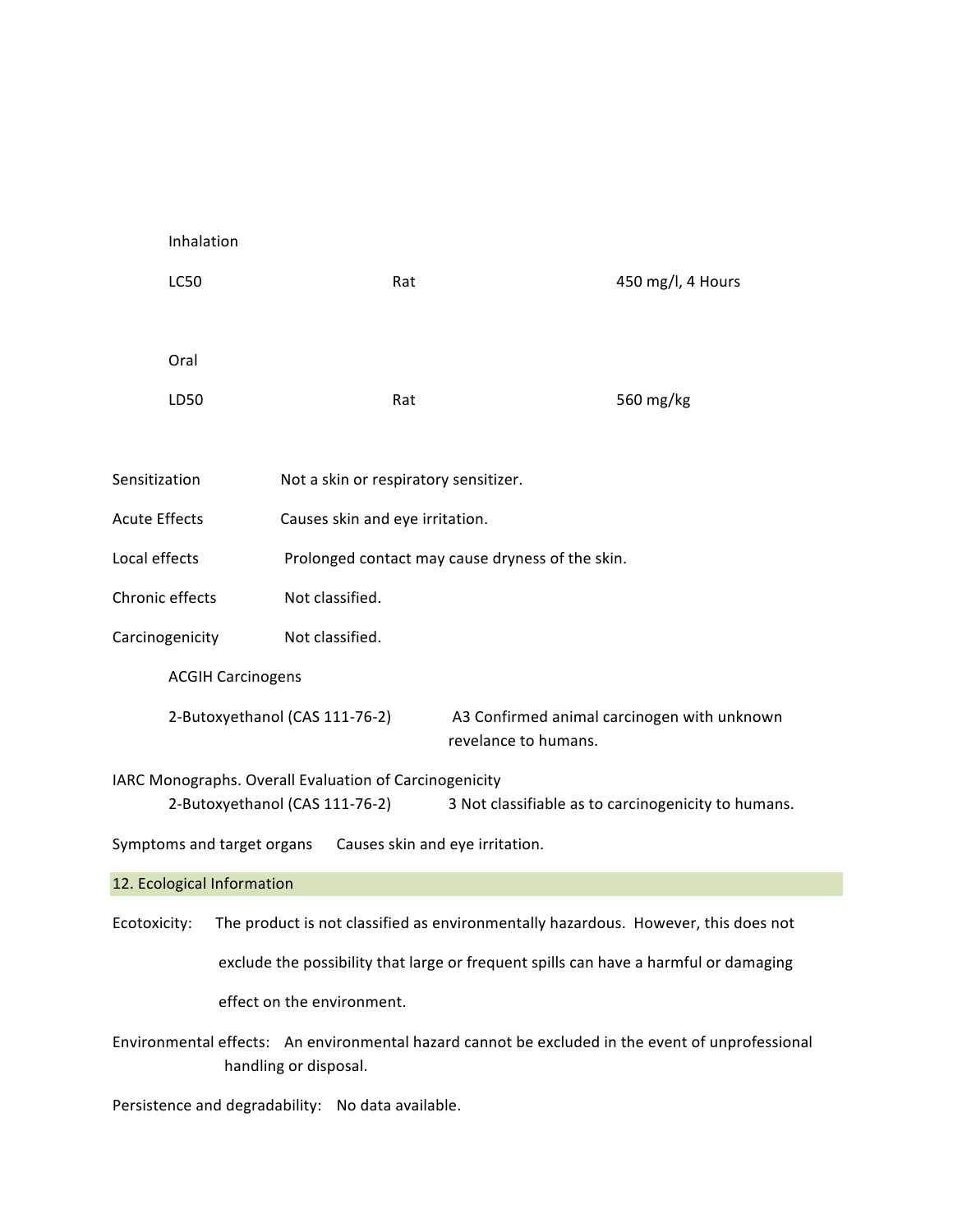Bioaccumulation /Accumulation: The product is not expected to bioaccumulate.

Partition coefficient: 2-Butoxyethanol (CAS 111-76-2) 0.83

Mobility in environmental media: No data available.

13. Disposal Considerations

Waste codes: Waste codes should be assigned by the user based on the application for which the product was used.

Disposal instructions: Dispose in accordance with all applicable regulations. Do not allow runoff to sewer, waterway or ground.

Waste from residues / unused products: Dispose of in accordance with local regulations.

Contaminated packaging: Since emptied containers may retain product residue, follow label warnings even after container is emptied.

#### 14. Transport Information

- DOT: Not regulated as a hazardous material by DOT.
- IATA: Not regulated as dangerous goods.
- IMDG: Not regulated as dangerous goods.
- TDG: Not regulated as dangerous goods.

#### 15. Regulatory Information

US federal regulations: This product is hazardous according to OSHA 29 CFR 1910.1200.

All components are on the U.S. EPA TSCA Inventory List.

TSCA Section 12(b) Export Notification (40 CFR 707, Subpt. D): Not regulated.

Clean Air Act (CAA) Section 112 Hazardous Air Pollutants (HAPs) List: Not regulated.

CERCLA (Superfund) reportable quantity (lbs) (40 CFR 302.4): None

Superfund Amendments and Reauthorization Act of 1986 (SARA):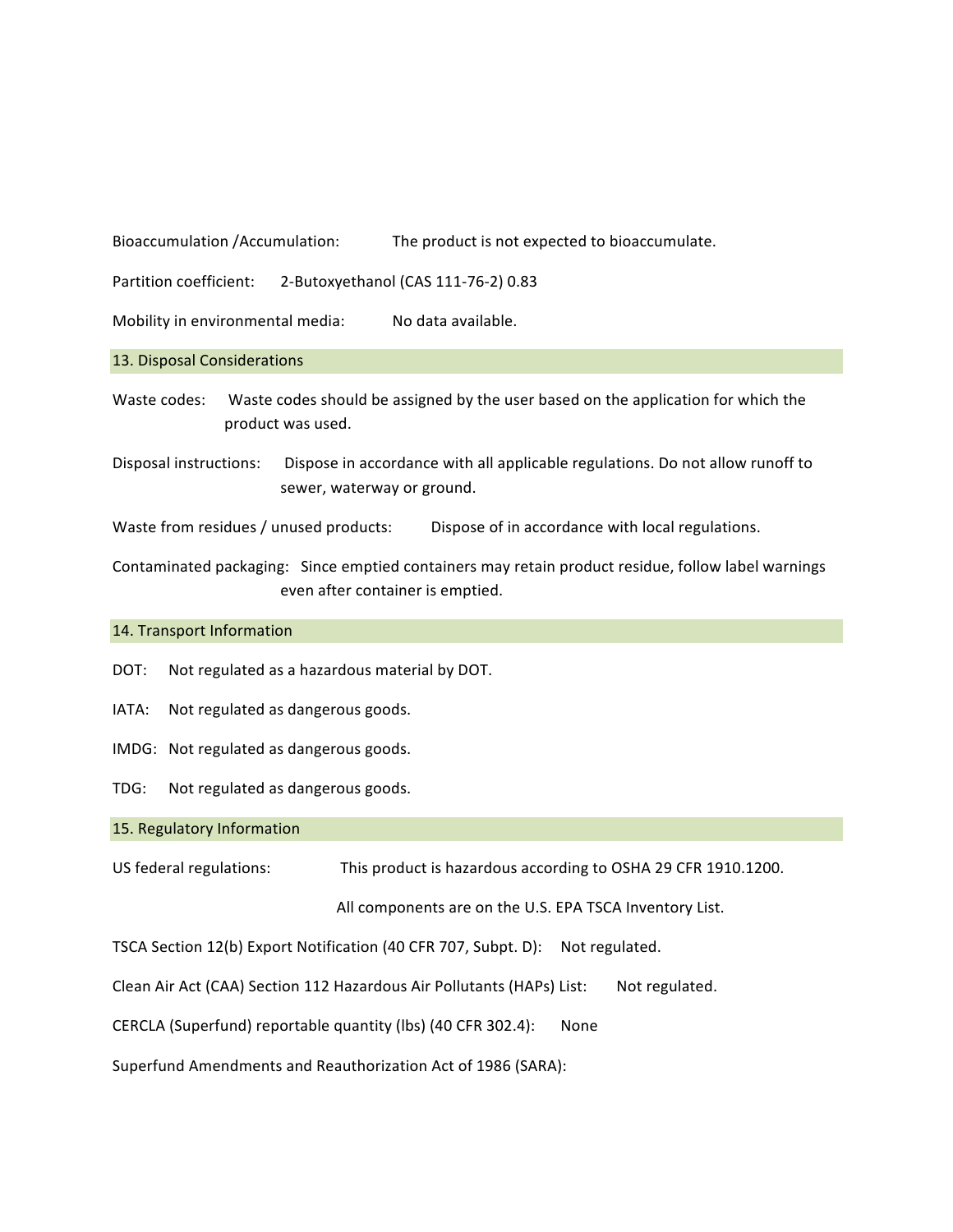| Hazard categories: | Immediate Hazard - Yes |  |
|--------------------|------------------------|--|
|                    | Delayed Hazard - No    |  |
|                    | Fire Hazard - No       |  |
|                    | Pressure Hazard - No   |  |
|                    | Reactivity Hazard – No |  |

Section 302 extremely hazardous substance (40CFR 355, Appendix A): No SARA 311/312 Hazardous chemical: Yes Drug Enforcement Administration (DEA) (21 CFR 1308.11-15): Not controlled WHMIS status: Controlled WHMIS classification: D2B - Other Toxic Effects-TOXIC WHMIS labeling:



Inventory status

| Country(s) or region | Inventory name                                     | On inventory (yes/no)* |
|----------------------|----------------------------------------------------|------------------------|
| Australia            | Australian Inventory of Chemical Substances (AICS) | Yes                    |
| Canada               | Domestic Substances List (DSL)                     | Yes                    |
| Canada               | Non-Domestic Substances List (NDSL)                | No                     |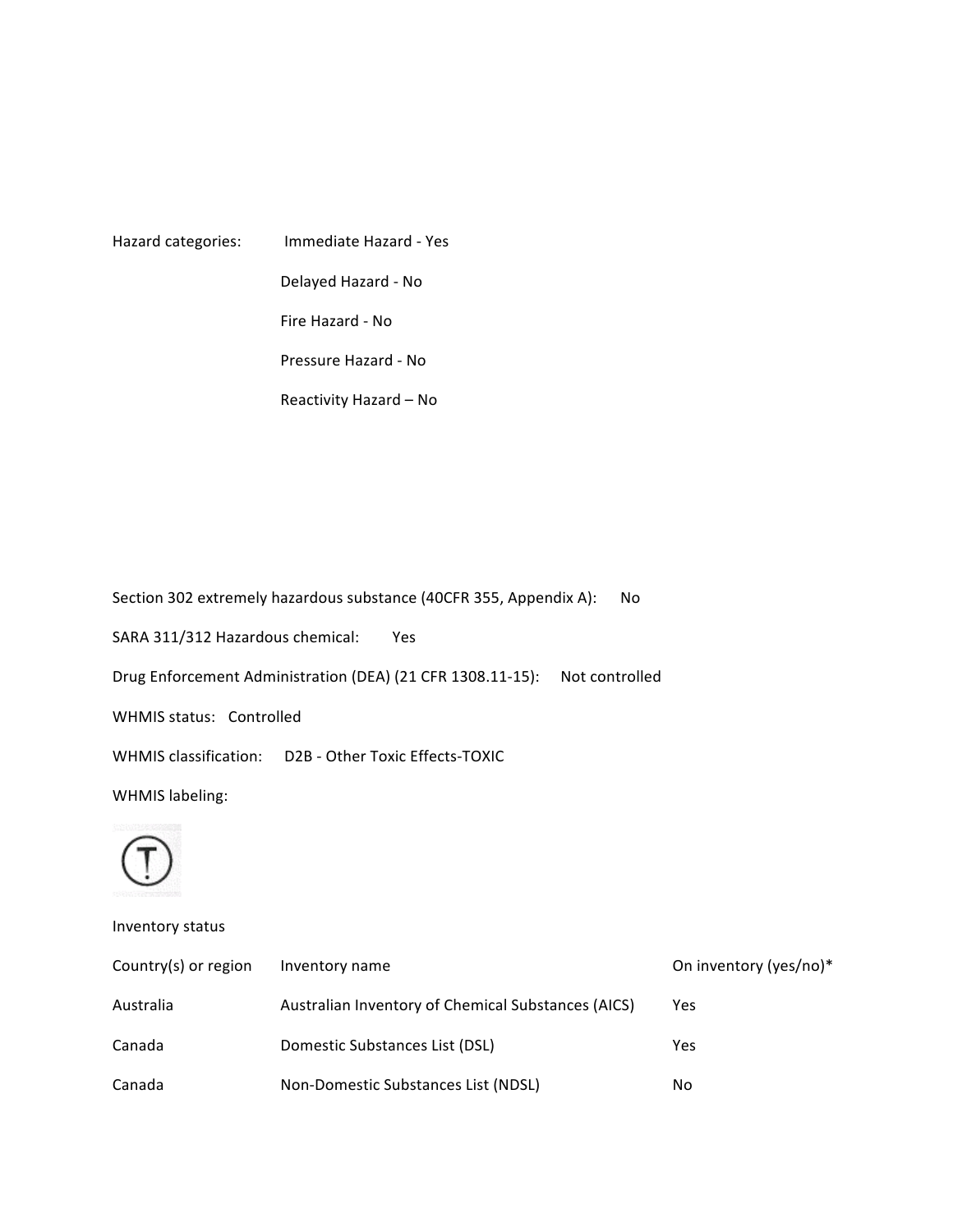| China          | <b>Inventory of Existing Chemical Substances</b> |                |
|----------------|--------------------------------------------------|----------------|
|                | in China (IECSC)                                 | Yes            |
| Europe         | European Inventory of Existing Commercial        |                |
|                | <b>Chemical Substances (EINECS)</b>              | Yes            |
| Europe         | European List of Notified Chemical               |                |
|                | Substances (ELINCS)                              | N <sub>0</sub> |
|                |                                                  |                |
| Japan          | Inventory of Existing and New Chemical           |                |
|                | Substances                                       | Yes            |
| Korea          | <b>Existing Chemicals List (ECL)</b>             | Yes            |
| New Zealand    | New Zealand Inventory                            | Yes            |
| Philippines    | Philippine Inventory of Chemicals and            |                |
|                | <b>Chemical Substances (PICCS)</b>               | Yes            |
| United States& | Toxic Substances Control Act (TSCA) Inventory    | Yes            |
|                |                                                  |                |

Puerto Rico

\*A "Yes" indicates this product complies with the inventory requirements administered by the governing country(s).

A "No" indicates that one or more components of the product are not listed or exempt from listing on the inventory administered by the governing country(s).

State regulations: This product does not contain a chemical known to the State of California to cause cancer, birth defects or other reproductive harm.

US - California Hazardous Substances (Director's): Listed substance

2-Butoxyethanol (CAS 111-76-2) Listed.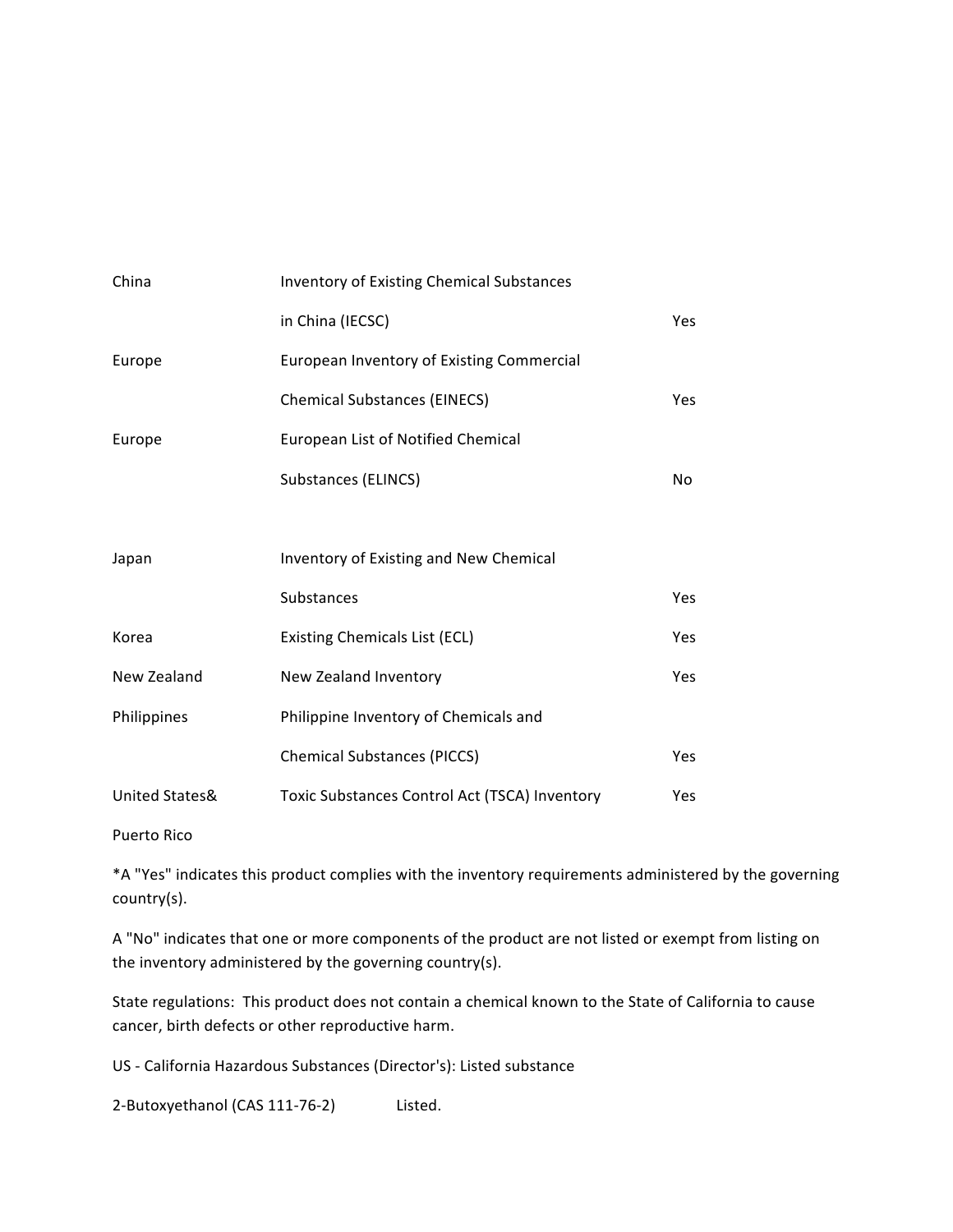US - California Proposition 65 - Carcinogens & Reproductive Toxicity (CRT): Listed substance

Not listed.

US - New Jersey RTK - Substances: Listed substance

2-Butoxyethanol (CAS 111-76-2) Listed.

US Massachusetts RTK - Substance List

2-Butoxyethanol (CAS 111-76-2) Listed.

US. New Jersey Worker and Community Right-to-Know Act

Not regulated.

US. Pennsylvania RTK - Hazardous Substances

2-Butoxyethanol (CAS 111-76-2) Listed.

Mexico regulations This safety data sheet was prepared in accordance with the Official Mexican Standard (NOM-018-STPS-2000).

16. Other Information

Further information:

Ratings Health: 2

Flammability: 1

Physical hazard: 0

**NFPA Ratings**